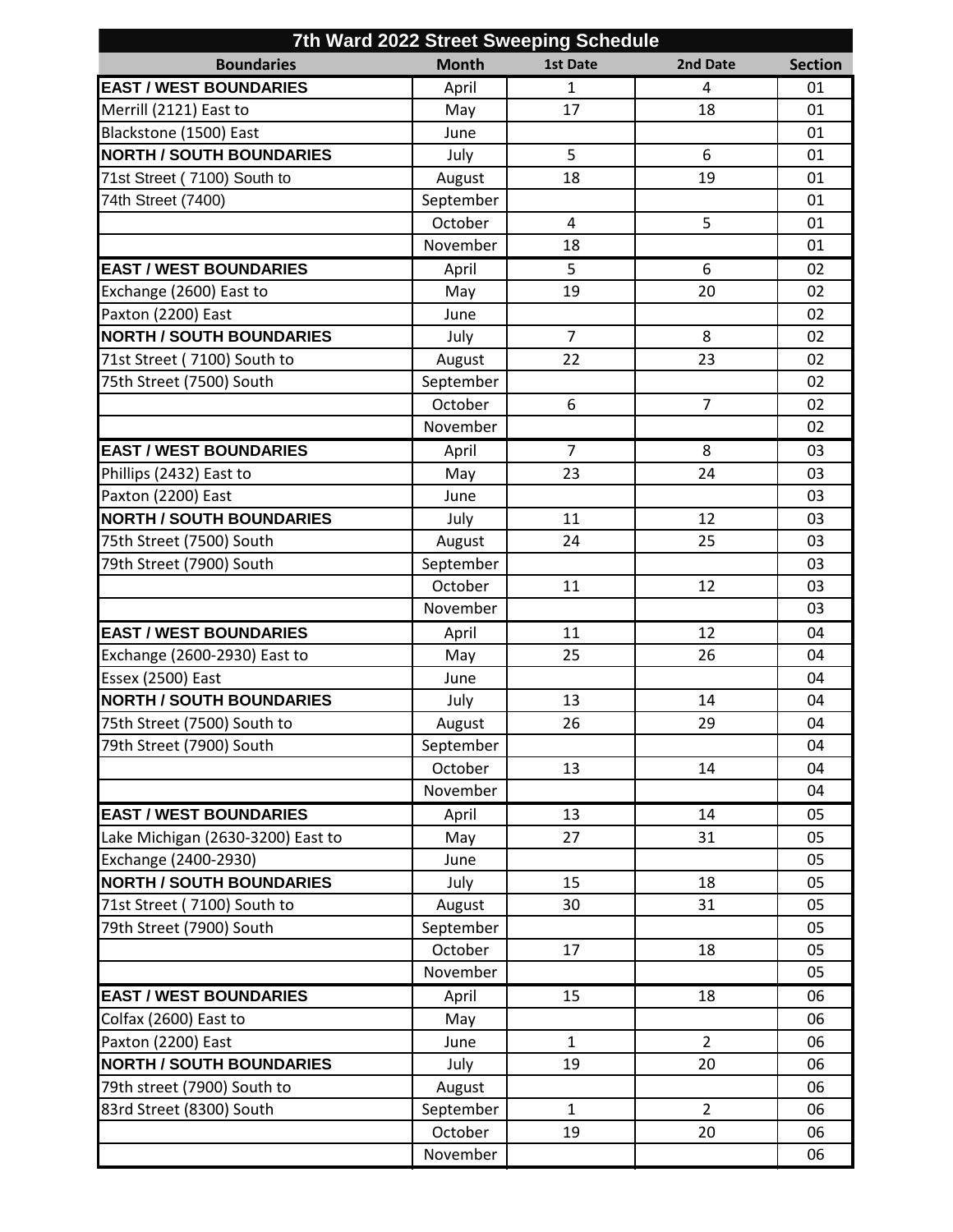| 7th Ward 2022 Street Sweeping Schedule   |              |                 |                |                |  |  |  |  |
|------------------------------------------|--------------|-----------------|----------------|----------------|--|--|--|--|
| <b>Boundaries</b>                        | <b>Month</b> | <b>1st Date</b> | 2nd Date       | <b>Section</b> |  |  |  |  |
| <b>EAST / WEST BOUNDARIES</b>            | April        | 19              | 20             | 07             |  |  |  |  |
| Saginaw East to                          | May          |                 |                | 07             |  |  |  |  |
| Exchange                                 | June         | 3               | 6              | 07             |  |  |  |  |
| <b>NORTH / SOUTH BOUNDARIES</b>          | July         | 21              | 22             | 07             |  |  |  |  |
| 79th Street (7900) South to              | August       |                 |                | 07             |  |  |  |  |
| 83rd Street (8300) South                 | September    | 6               | $\overline{7}$ | 07             |  |  |  |  |
|                                          | October      | 21              | 24             | 07             |  |  |  |  |
|                                          | November     |                 |                | 07             |  |  |  |  |
| <b>EAST / WEST BOUNDARIES</b>            | April        | 21              | 22             | 08             |  |  |  |  |
| Mackinaw (3332) East to                  | May          |                 |                | 08             |  |  |  |  |
| Exchange (2932) East                     | June         | $\overline{7}$  | 8              | 08             |  |  |  |  |
| <b>NORTH / SOUTH BOUNDARIES</b>          | July         | 25              | 26             | 08             |  |  |  |  |
| 79th Street (7900) South to              | August       |                 |                | 08             |  |  |  |  |
| 83rd Street (8300) South                 | September    | 8               | 9              | 08             |  |  |  |  |
|                                          | October      | 25              | 26             | 08             |  |  |  |  |
|                                          | November     |                 |                | 08             |  |  |  |  |
| <b>EAST / WEST BOUNDARIES</b>            | April        | 25              | 26             | 09             |  |  |  |  |
| Manistee (2726) East To                  | May          |                 |                | 09             |  |  |  |  |
| Yates (2400) East                        | June         | 9               | 10             | 09             |  |  |  |  |
| <b>NORTH / SOUTH BOUNDARIES</b>          | July         | 27              | 28             | 09             |  |  |  |  |
| 83rd street (8300) South to              | August       |                 |                | 09             |  |  |  |  |
| 87th Street (8700) South                 | September    | 12              | 13             | 09             |  |  |  |  |
|                                          | October      | 27              | 28             | 09             |  |  |  |  |
|                                          | November     |                 |                | 09             |  |  |  |  |
| <b>EAST / WEST BOUNDARIES</b>            | April        | 27              | 28             | 10             |  |  |  |  |
| Crandon (2300) East to Jeffery(2000)East | May          |                 |                | 10             |  |  |  |  |
| Muskegon(2838) East to Yates(2435)East   | June         | 13              | 14             | 10             |  |  |  |  |
| <b>NORTH / SOUTH BOUNDARIES</b>          | July         | 29              |                | 10             |  |  |  |  |
| 83rd street (8300) South to              | August       |                 | $\mathbf{1}$   | $10\,$         |  |  |  |  |
| 85th Street (8500) South                 | September    | 14              | 15             | 10             |  |  |  |  |
| 87th Street (8700) South to              | October      | 31              |                | 10             |  |  |  |  |
| 89th Street( 8900) South                 | November     |                 | $\mathbf{1}$   | 10             |  |  |  |  |
| <b>EAST / WEST BOUNDARIES</b>            | April        | 29              |                | 11             |  |  |  |  |
| Anthony (3000) East to                   | May          |                 | $\overline{2}$ | 11             |  |  |  |  |
| Phillips (2432) East                     | June         | 15              | 16             | 11             |  |  |  |  |
| <b>NORTH / SOUTH BOUNDARIES</b>          | July         |                 |                | 11             |  |  |  |  |
| 89th Street (8900) South to              | August       | $\overline{2}$  | 3              | 11             |  |  |  |  |
| 94th Street (9400) South                 | September    | 16              | 19             | 11             |  |  |  |  |
|                                          | October      | $\overline{2}$  | 3              | 11             |  |  |  |  |
|                                          | November     |                 |                | 11             |  |  |  |  |
| <b>EAST / WEST BOUNDARIES</b>            | April        |                 |                | 12             |  |  |  |  |
| Yates (2400) East to                     | May          | 3               | 4              | 12             |  |  |  |  |
| Paxton (2200) East                       | June         | 17              | 21             | 12             |  |  |  |  |
| <b>NORTH / SOUTH BOUNDARIES</b>          | July         |                 |                | 12             |  |  |  |  |
| 89th Street (8900) South to              | August       | 4               | 5              | 12             |  |  |  |  |
| 94th Street (9400) South                 | September    | 20              | 21             | 12             |  |  |  |  |
|                                          | October      |                 |                | 12             |  |  |  |  |
|                                          | November     | 4               | $\overline{7}$ | 12             |  |  |  |  |